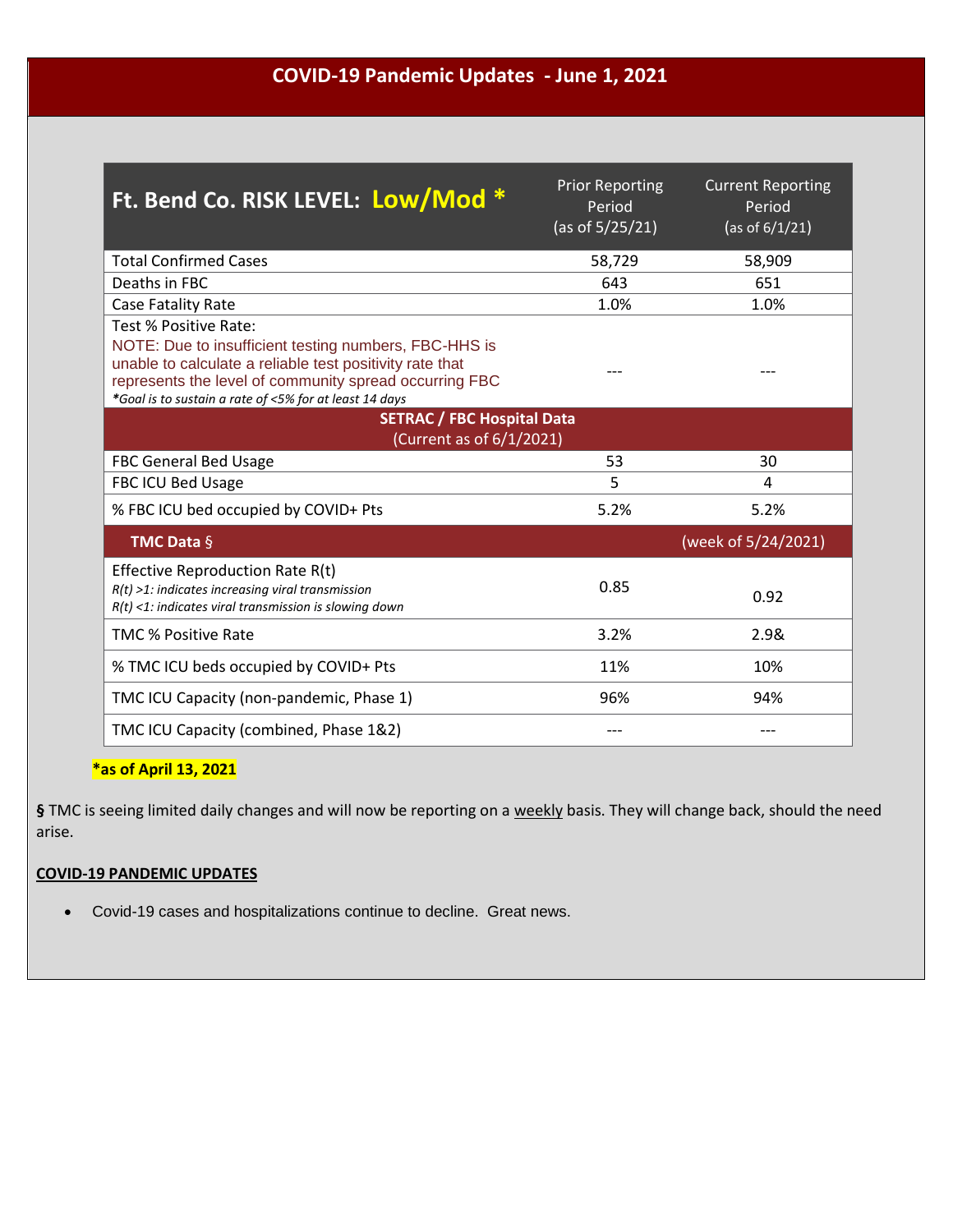

Fort Bend County Epi Curve of Cases by Date of Onset of COVID-19 Illness – 06/01/2021

Notice how similar we were at about a year ago. I hope it stays that way and continues to get better!

# **1. CDC Guidance for Operating Youth Camps** Recent Update, May 28, 2021

- Everyone aged 12 years and older is recommended to be vaccinated against COVID-19 as soon as possible to keep from getting and spreading COVID-19.
- For camps where everyone is fully vaccinated prior to the start of camp, it is safe to return to full capacity, without masking, and without physical distancing except if required by federal, state, or local regulations.
- Although people who are fully vaccinated do not need to wear masks, camp programs should be supportive of campers or staff who choose to wear a mask.
- Campers should be assigned to cohorts that will remain together for the entire camp session without mixing, to the largest extent possible.
- While generally encouraging the unvaccinated to wear face masks, the CDC said campers should leave them off during outdoor activities like boating or swimming that could get masks wet.
	- $\circ$  Mask use indoors is strongly encouraged for people who are not fully vaccinated including children. No child under the age of 2 should wear a mask.
	- $\circ$  In general, people do not need to wear masks when outdoors. However, particularly in areas of substantial to high transmission, people who are not fully vaccinated are encouraged to wear a mask in crowded outdoor settings or during activities that involve sustained close contact with other people who are not fully vaccinated.
- Children who are not fully vaccinated do not need to wear masks or physically distance when in their group (assigned cohort) without others around.
- At day camps, campers within one of the small groups who are not fully vaccinated should try to keep a distance of 3 feet from each other. Campers from different groups should stay 6 feet apart.
- People who are fully vaccinated do not need to undergo routine COVID-19 screening testing. If a fully vaccinated person is exposed to someone with COVID-19, they do not need to be tested for COVID-19 unless they are experiencing COVID-19 symptoms.
- People who are fully vaccinated with no COVID-19-like symptoms do not need to quarantine or be restricted from camp following an exposure to someone with suspected or confirmed COVID-19, except where required by federal, state, local laws.
- For overnight camps individuals who are not fully vaccinated, should consider routine screening testing to help identify cases of COVID-19 in asymptomatic or pre-symptomatic people, and prevent secondary transmission. People who are fully vaccinated with no COVID-19-like symptoms and no known exposure should be exempted from routine screening testing programs, if feasible.